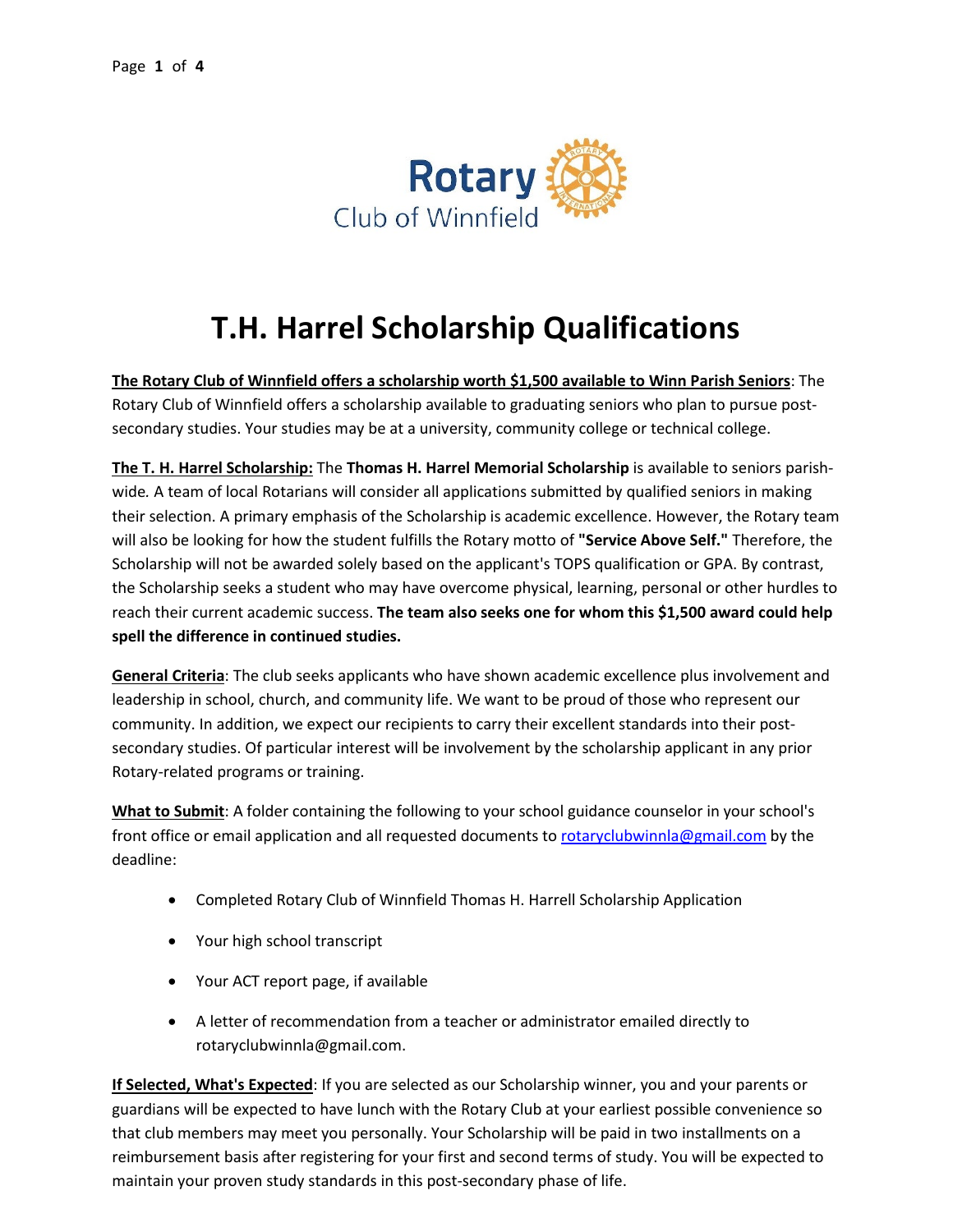

## **Thomas H. Harrel Scholarship Application**

The Rotary Club of Winnfield offers a scholarship available to graduating seniors throughout Winn Parish. (*Please see full details on the "T.H. Harrell Scholarship Qualifications" sheet*). The Rotary Club of Winnfield will choose one Senior from one of the four high schools in Winn Parish to receive the Thomas H. Harrell scholarship.

The application consists of this form as well as other documents listed. **The application deadline is Monday, April 18, 2022.** Give the completed application packet to your guidance counselor in the front office or submit it to [rotaryclubwinnla@gmail.com](mailto:rotaryclubwinnla@gmail.com) before the deadline. We will pick up all applications from the school.

**Please neatly fill out all the following information.** 

Your Name:

Your Address:

Best Phone Contact Number:

Your Parents' Names:

Planned Field of Study:

Planned School for Study:

Clubs, Offices, Causes that Show Your Involvement & Leadership: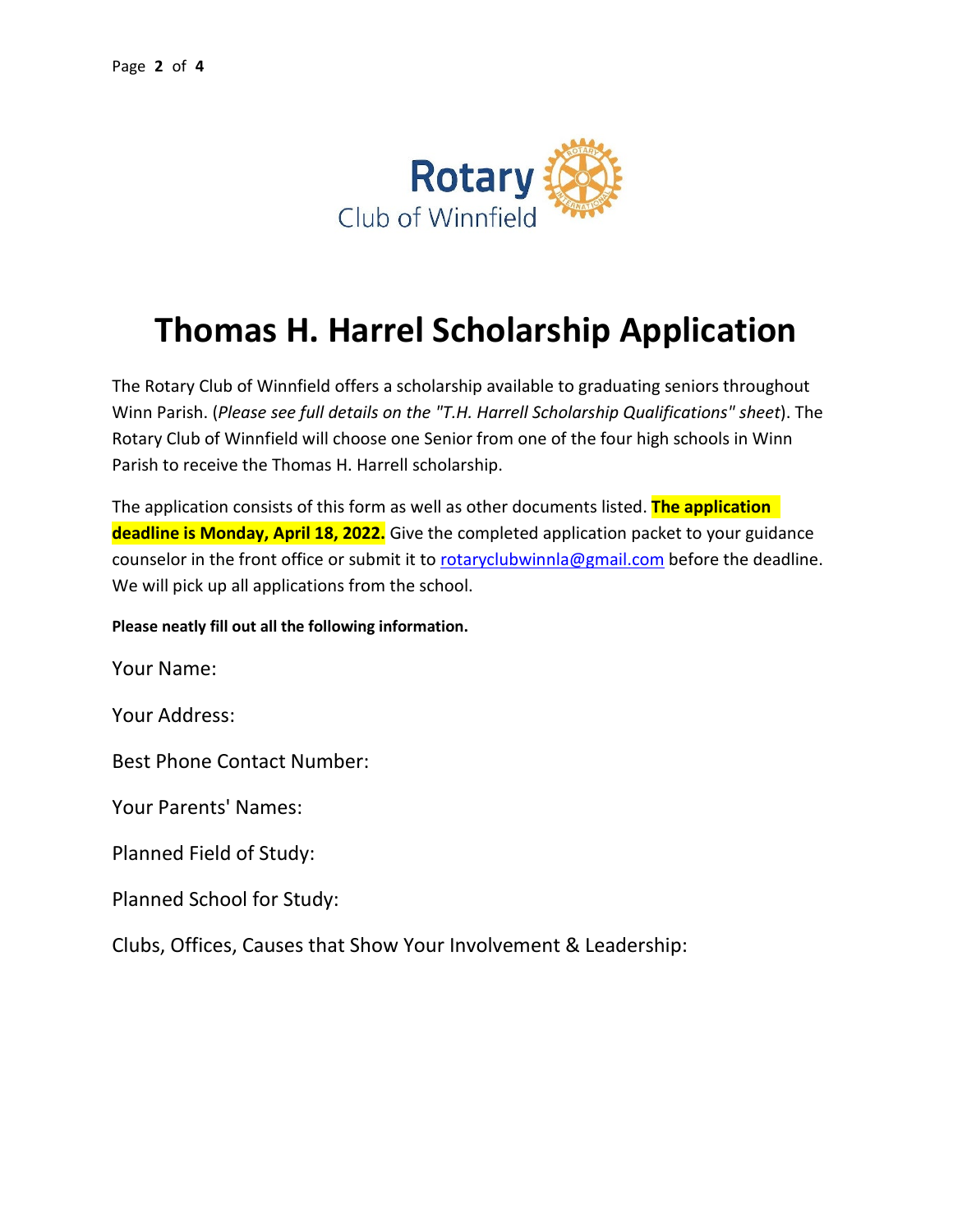Page **3** of **4**

What is your mission statement in life?

Why do you believe you are the worthiest for this Scholarship?

How have you shown "Service Above Self" during your school years?

Have you overcome physical, learning, personal or other hurdles to reach graduation? Describe the circumstances you faced and how you overcame them or how this Scholarship will make a difference in your continuing your education.